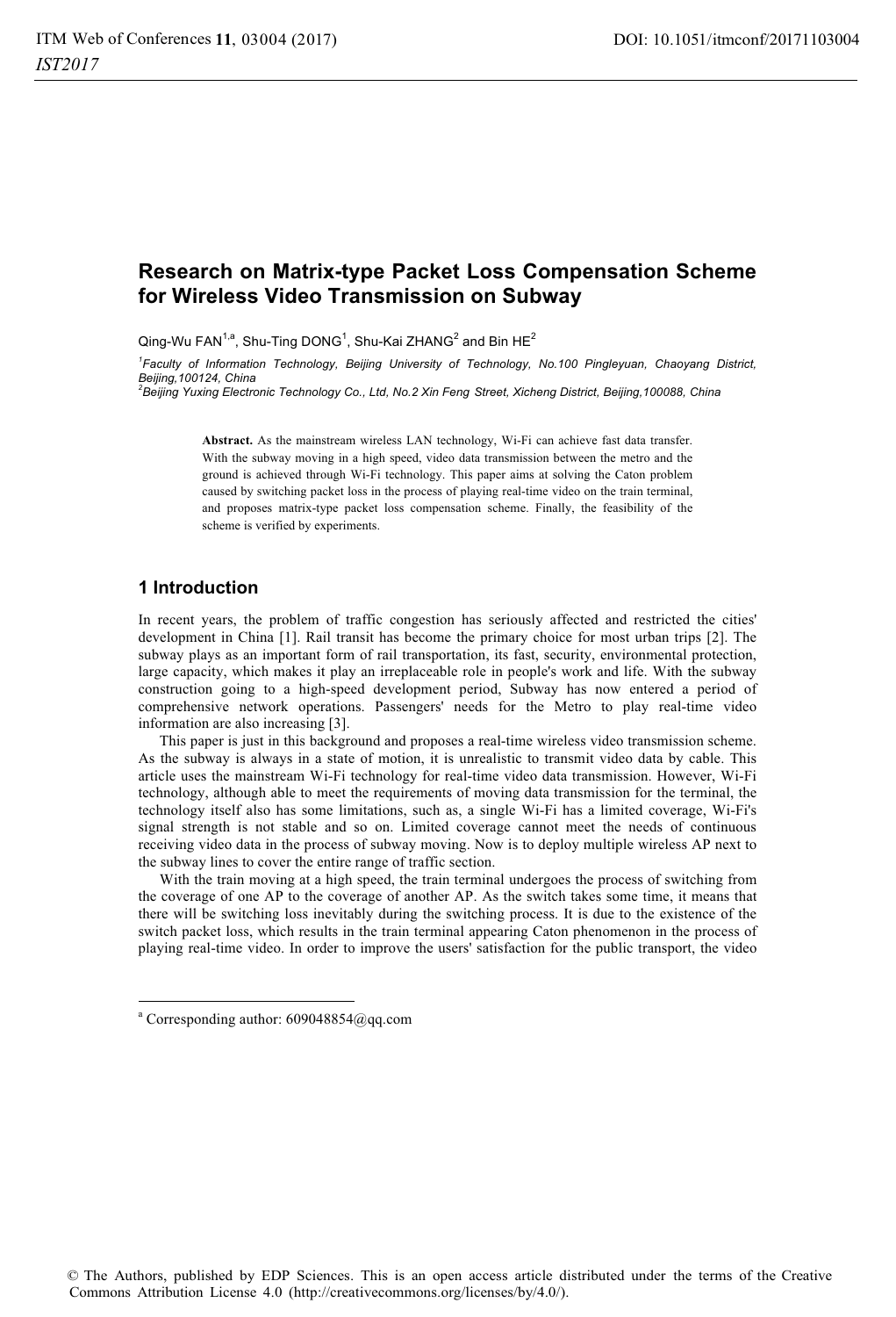playback fluency should be improved. As a result, packet loss has become an urgent problem to be solved.

As the previous investigators, Jiang Lei, who proposed a WLAN based on the prediction of switching technology (WHFT). WHFT allowed the on-board AP to establish a connection with a new AP (such as APn+1) before disengaging from the old AP (such as APn), that was, connection before interruption. In addition, the adjacent Aps overlap each other with a sufficient area, a zero switching time can be realized [4]. Cheng Hanlin evaluated the effect of packet size on video quality and presented the concept of maximum packet size. If there was no video transmission recovery protection (such as FEC), the video transmission quality of the larger packet size was better than the smaller packet size. This approach only took into account the impact of a single factor on the quality of video transmission, without considering the actual transmission environment [5]. Jiang Xueyuan proposed a study based on the Gilbert model, simulated of the real wireless transmission environment. The packet loss mode with the specified packet loss feature was obtained by reverse modelling [6]. However, the proposed solutions for the packet loss were just used in a single scene, and there were no specific measures for real-time video data transmission. They were not suitable for improving packet loss in complex transmission environment. This article is based on the subway, such a complex and volatile transmission environment, a matrix packet loss compensation scheme is proposed. Aiming at solving the Caton problem due to the switching packet loss in the process of real-time video data transmission through the Wi-Fi way  $[7] [8] [9] [10]$ .

# **2 Analysis of wireless video transmission system between subway cars and ground**



### **2.1 The overall structure diagram of the subway communication system**

**Figure 1.** The overall structure diagram of the subway communication system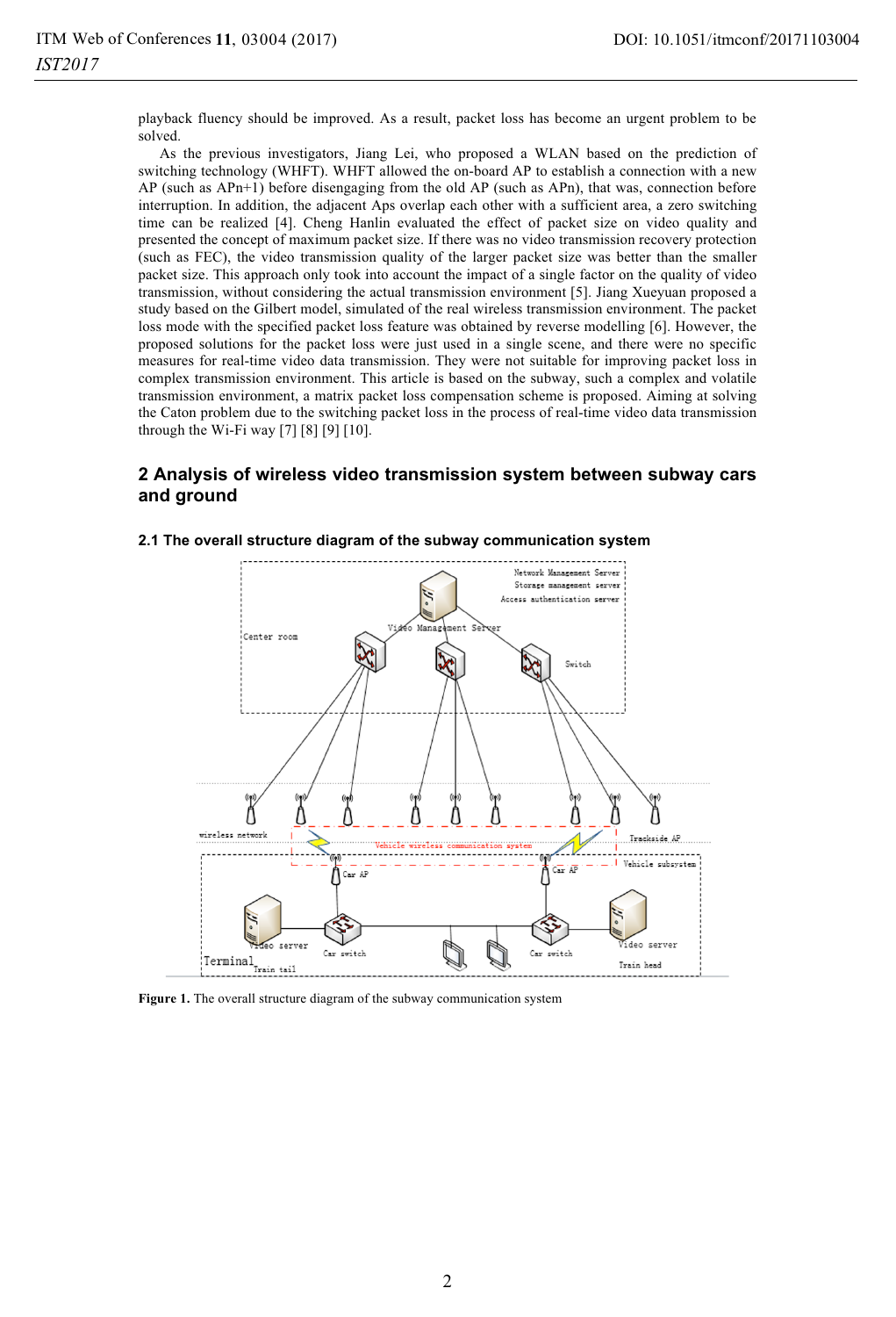Figure 1 shows the overall structure diagram of the subway communication system. Each subway line has a central machine room. Switches and various types of servers are deployed in the center room. The switches in the center room are connected to the trackside APs by fiber. Trackside APs transmit the real-time video data to the vehicle Aps. However, a single wireless AP has a limited coverage, in order to allow the moving train to receive continuous data, multiple wireless APs should be deployed along the track. In general, a wireless AP is deployed every 300-500 meters. So as to cover the whole range of vehicles, and there is a certain overlap between adjacent APs.



#### **2.2 Analysis of Wireless Communication System between subway cars and ground**



Wireless communication system between subway and the ground in figure 2 is the focus of this paper. Real-time video data is transmitted wirelessly between the rails and the train terminals. In the figure, the trackside AP is the sender and the on-board AP is the receiver. There are multiple APs along the subway line. With the train moving at a high speed, the video data received by the on-board AP comes from different trackside APs, that is, switching between different trackside APs.

### **3 Design of matrix packet loss compensation program**

#### **3.1 Working principle**

As shown in Figure 3 is the principle diagram of matrix packet loss compensation, three data streams are now defined: the fast stream, the slow stream and the combined stream. The fast stream is sent five seconds earlier than the slow stream. The combined stream is the final video stream that needs to be played.

|   | Wifi normal connection |                     |         |    | Signal<br>interruption |   |   | (Wifi normal connection) | Signal<br>interruption |               |
|---|------------------------|---------------------|---------|----|------------------------|---|---|--------------------------|------------------------|---------------|
| 6 | 7 8                    | 9                   | $\circ$ | 11 | 12                     |   |   |                          |                        | Fast flow     |
|   |                        |                     |         |    | Packet<br>loss         |   |   |                          |                        |               |
|   | $\overline{2}$         | $3 \quad 4 \quad 5$ |         | 6  | $\overline{7}$         | 8 | 9 |                          |                        | Slow flow     |
|   |                        |                     |         |    |                        |   |   |                          |                        |               |
|   | $\overline{2}$         | $3 \t 4 \t 5$       |         | 6  | $7\phantom{.0}$        |   |   |                          |                        | Combined flow |
|   |                        |                     |         |    |                        |   |   |                          |                        |               |

**Figure 3.** Schematic diagram of matrix packet loss compensation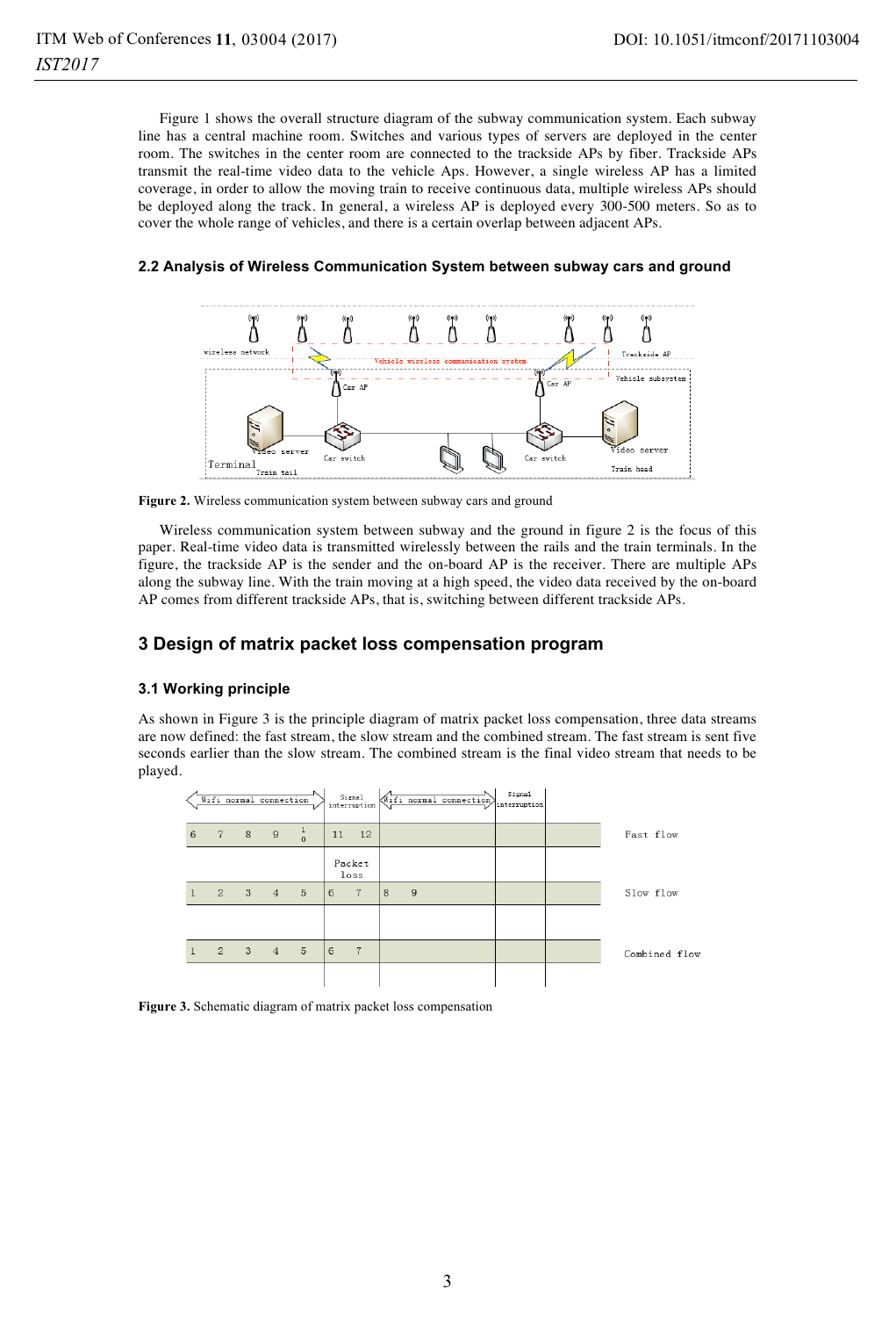There are three buffers in the system, to receive fast flow, slow flow and combined flow respectively. The source of the combined stream is the data from the slow flow, when the data packet loss occurs in the slow flow, the missing data in the slow flow will be found from the fast flow and then stored in the combined stream. So that the combined stream is a complete data stream.

As the fast flow is sent five seconds earlier than the slow flow, when the slow flow appears data loss, this lost part of the data has been cached in the fast flow in advance, so the lost part of the slow stream can be found directly from the fast stream. In Figure 3, when the signal is interrupted for two seconds, slow flow of data loss is the number 6 and 7. At this time, this part of the data existed in the fast flow normally. When the combined stream cannot find the data labeled 6 and 7 in the slow flow, they can be just obtained in the fast flow. Thereby a complete one-way data is formed to send to the terminal. Through this compensation way which deal with the packet loss can effectively improve the Caton phenomenon in the process of playing real-time video on the train terminal.



**Figure 4.** Real-time video transmission process

Figure 4 is the concrete realization of the proposed matrix packet loss compensation scheme in subway. The encoder outputs the original video stream. And then the set-top box transforms one stream to two streams through the internal programming. Two video streams are output from the settop box (STB1). The data are sent to the directional antenna through the switch. Directional antenna sends the two video streams to the receiving end through wireless way. The location labeled 3 is two streams. The two-way video streams are restored to one way by the set-top box, the location labeled 4 is the final restored combination stream. The end of the one-way video stream is received and played on the train terminal player.

#### **3.2 AP switching flow chart**



**Figure 5.** AP switch flow chart

In the flow chart of Figure 5, the signal strength value is detected by a customized Wi-Fi module. This Wi-Fi module is different from the generic Wi-Fi module, it is designed specifically for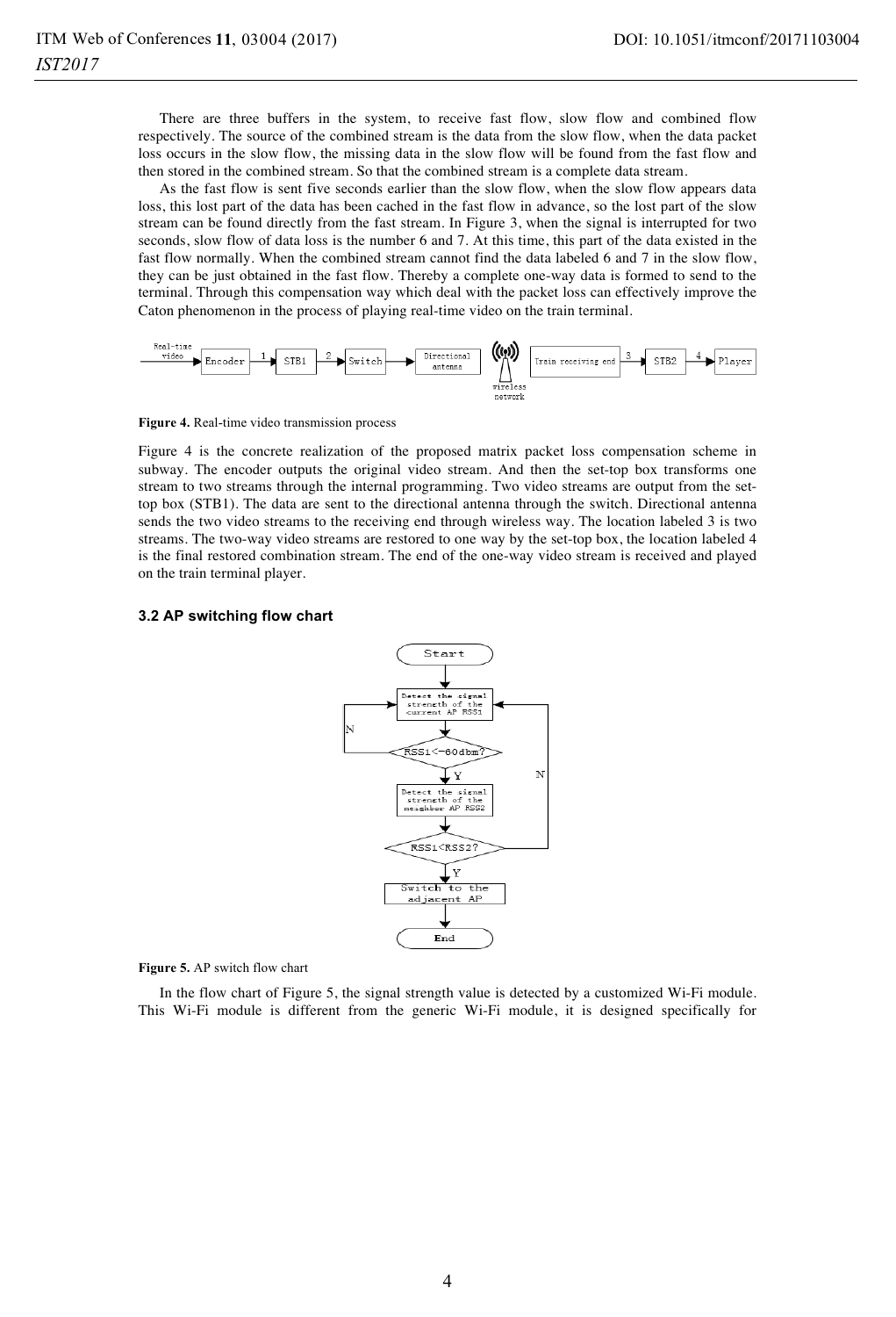switching. The normal Wi-Fi module cannot switch, unless the original AP signal is completely gone. However, in the practical application of subway, there must be some overlap between neighboring APs, instead of waiting for the signal to be completely lost and then switching to another AP.

The Wi-Fi signal strength indicator is represented by the signal power absolute value dbm (negative value). From the flow chart can be seen that with the train moving at a high-speed, if the signal strength of the serving AP is less than a certain threshold (-60dbm) and the currently serving AP's signal strength is smaller than the signal strength of the neighboring AP, the on-board AP will switch from the current AP to the next neighboring AP.

#### **3.3 Critical code**

(1) SubwayServerDemux.c file is to send the data stream. One-way stream is transformed into two streams through the function subwayDemuxSend and then sent out. Define static void subwayDemuxSend (SubwayServerDemux\* subway) as a static function;

(2) SubwayClient.c is the receiver. Two streams are received through the function subway\_recv. Define static void subway\_recv (SubwayClient\* subway) as a static function;

(3) SubwayServer.c file is to add RTP head. The function subway\_recv adds the RTP head to the transmitted TS stream. Define static void subway\_recv (SubwayServer\* subway) as a static function;

(4) SubwayClientMux.c parses the head and restores the stream. The function SubwayClientMuxPush analyzes the two received data and is defined as void SubwayClientMuxPush (SubwayClientMux\* subway, StrmBuffer \*\*psb). The function subwayMuxSend is to restore two video streams to one way stream. Define static void subwayMuxSend (SubwayClientMux\* subway) as a static function.

# **4 Experimental verification**

### **4.1 Parameter configuration**

First of all, setting up the PC and input set-top box connection through the ping command. And then setting the parameters of the set-top box configuration. The multicast address configured at the input set-top box output must be the same as the multicast address configured at the input of the output settop box, in order to establish the correct connection between two such set-top boxes. The specific parameters of the configuration are shown in Table 1and Table 2.

| <b>Parameter configuration</b> |                  |                         |  |  |
|--------------------------------|------------------|-------------------------|--|--|
|                                | <b>Type</b>      | Send packets            |  |  |
|                                | <b>Delay</b>     | five seconds            |  |  |
| <b>Input Configuration</b>     |                  |                         |  |  |
|                                | <b>Multicast</b> | igmp://239.255.0.3:5003 |  |  |
|                                | IP               | 112.1.1.153             |  |  |
|                                | <b>Mask</b>      | 255.255.255.0           |  |  |
| <b>Output Configuration</b>    |                  |                         |  |  |
|                                | <b>Multicast</b> | igmp://239.255.0.2:5002 |  |  |
|                                | IP               | 10.0.0.199              |  |  |
|                                | <b>Mask</b>      | 255.255.255.0           |  |  |
|                                | Gateway          | 10.0.0.88               |  |  |

| Table 1. Configuration parameters of the send packages |  |  |
|--------------------------------------------------------|--|--|
|                                                        |  |  |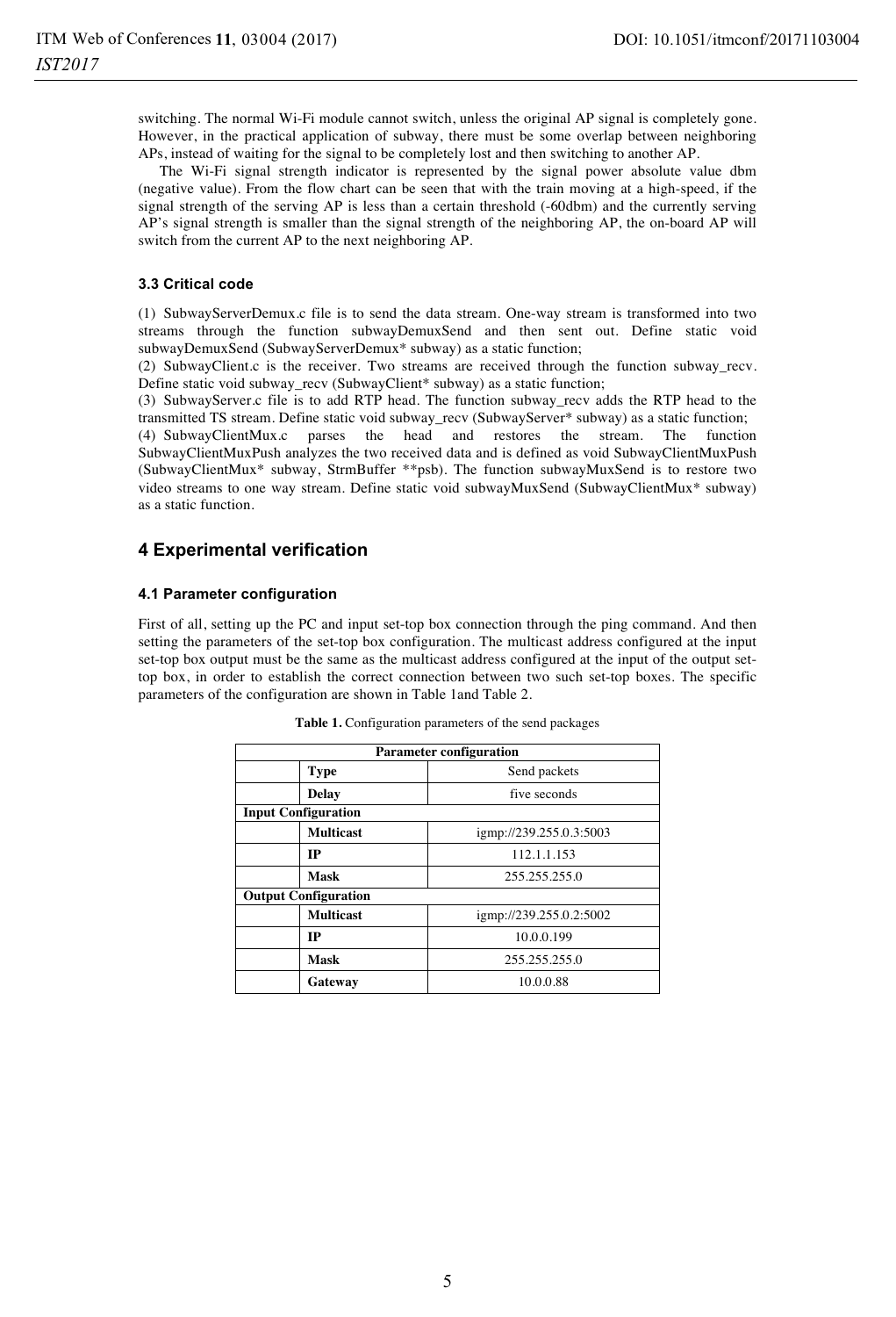| <b>Parameter configuration</b> |                         |  |  |  |  |
|--------------------------------|-------------------------|--|--|--|--|
| <b>Type</b>                    | Receive packets         |  |  |  |  |
| <b>Delay</b>                   | five seconds            |  |  |  |  |
| <b>Input Configuration</b>     |                         |  |  |  |  |
| <b>Multicast</b>               | igmp://239.255.0.2:5002 |  |  |  |  |
| IP                             | 112.1.1.111             |  |  |  |  |
| Mask                           | 255.255.255.0           |  |  |  |  |
| Gateway                        | 112.1.1.1               |  |  |  |  |
| <b>Output Configuration</b>    |                         |  |  |  |  |
| <b>Multicast</b>               | igmp://239.255.0.3:5003 |  |  |  |  |
| IP                             | 192.168.100.112         |  |  |  |  |
| Mask                           | 255.255.255.0           |  |  |  |  |

**Table 2.** Configuration parameters of the receive packages

(1) Simulation platform building



#### **Figure 6.** Experimental platform building

The experimental platform is divided into five parts: PC, input set-top box (encoding device), switch, output set-top box (decoding equipment), and video terminal.

Functional analysis of each part:

1) The PC side is the sending end, send the original one-way video stream to the first set-top box;

2) The input set-top box has two network ports. The left side is in and the right side is out. The in port is connected with the PC side and receive the one-way video stream from the PC. This input settop box transforms the one video stream data into two identical content, but different transmission time point video streams through the internal programming (fast stream and slow stream).

3) The switch is the transmission medium. It transmits the two-way video stream from the output of the input set-top box to the output set-top box.

4) The in port of output set-top box is connected to the switch and receive the two-way video stream. Two receiving video streams are restored to one stream through the internal programming. The final output to the video playback terminal is a complete video stream data.

5) Video terminal receives the video stream data from output set-top box and plays the multicast stream.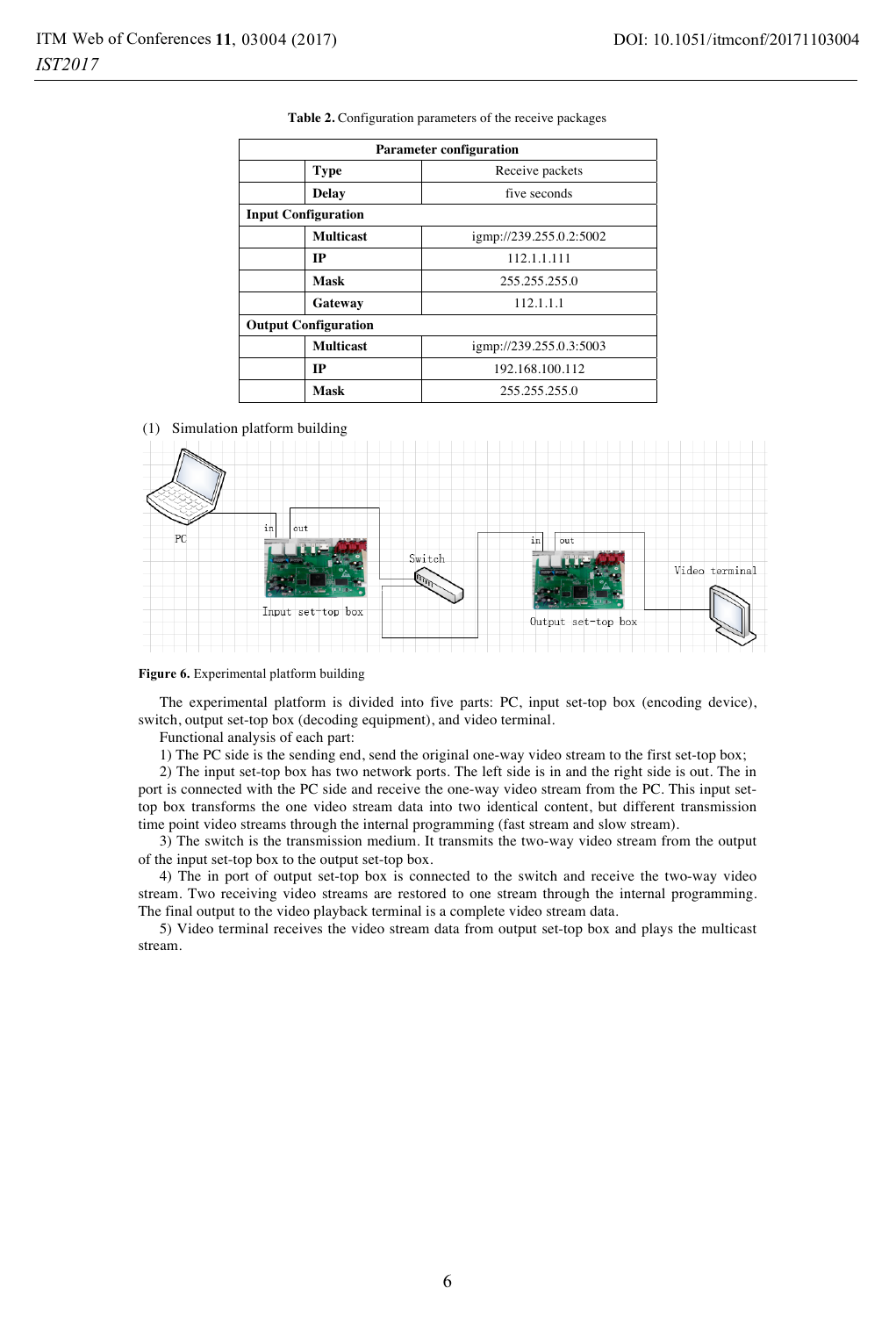#### **4.2 Experimental design**

In the laboratory experiment platform, in order to simulate the real environment of the packet loss. The measure is now taken by unplug the network between the out port of the input set-top box and the switch. The packet loss time setting in the program is five seconds. In the absence of taking any measures, unplug the network will appear Caton phenomenon on the video terminal. And when a packet loss compensation scheme is adopted, in the five seconds packet loss time, even unplug the network, the video terminal can still play the video smoothly.

#### **4.3 Experimental results**

The final experimental results are reflected by the smoothness f of video playback. The smoothness of video playback is obtained by testing in some subway lines. The test here is the mosaic time t1 statistics in the process of video playback. The smoothness of video playback means the ratio of the time t2 of the mosaic does not occur during video playback to the total video playing time t. And finally through a large number of experiments calculated that after the implementation of matrix packet loss compensation scheme, relative to the original system without taking any measures, video playback smoothness from less than the original degree of 50% to the current 90%. Thereby greatly improving the fluency of video playback.

$$
f = t2/t \tag{1}
$$

$$
t2 = t - t1 \tag{2}
$$

### **Conclusion**

In this paper, the subject is wireless transmission system between the subway and the ground. Using Wi-Fi technology to transmit video data. Starting from the principle of Wi-Fi access, the paper analyzes the principle and procedure of AP switch and the packet loss during switch. A matrix packet loss compensation scheme is proposed to deal with packet loss. It compares before and after the program implementation of video playback quality through the experimental way. After using the packet loss compensation scheme, the Caton phenomenon caused by switching loss is significantly improved. Even if there is a short packet loss, the train terminal can still be able to playback video data smoothly, without giving users a poor visual experience due to packet loss. But although the Caton phenomenon has been largely improved, in the real experimental environment, video playback fluency cannot reach 100%. This is due to the subway running in the real environment, in addition to switching packet loss that effecting the video playback fluency, there may be a certain number of transmission packet loss. The problem of transmission packet loss is also the focus and direction of the next research.

### **References**

- 1. X. Zheng , W. Chen , P. Wang , D. Shen , S. Chen , X. Wang , Q. Zhang , and L. Yang , " Big data for social transportation ," IEEE Transactions on Iotekxjdqtntelligent Transportation Systems , vol. 17 , no. 3 , pp. 620 – 630 , March 2016 .
- 2. Xiaoxuan Wang; Hailin Jiang; Wenzhe Sun; Tao Tang. Efficient dual-association resource allocation model of train-ground communication system based on TD-LTE in urban rail transit [J]. Intelligent Transportation Systems (ITSC), 2016 IEEE 19th International Conference on, 1-4 Nov. 2016.
- 3. Ana Vallejo-Mora; Matias Toril; Salvador Luna-Ramirez; Adriano Mendo; Salvador Pedraza. Congestion Relief in Subway Areas by tuning Uplink Power Control in LTE [J]. IEEE Transactions on Vehicular Technology, 24 November 2016.